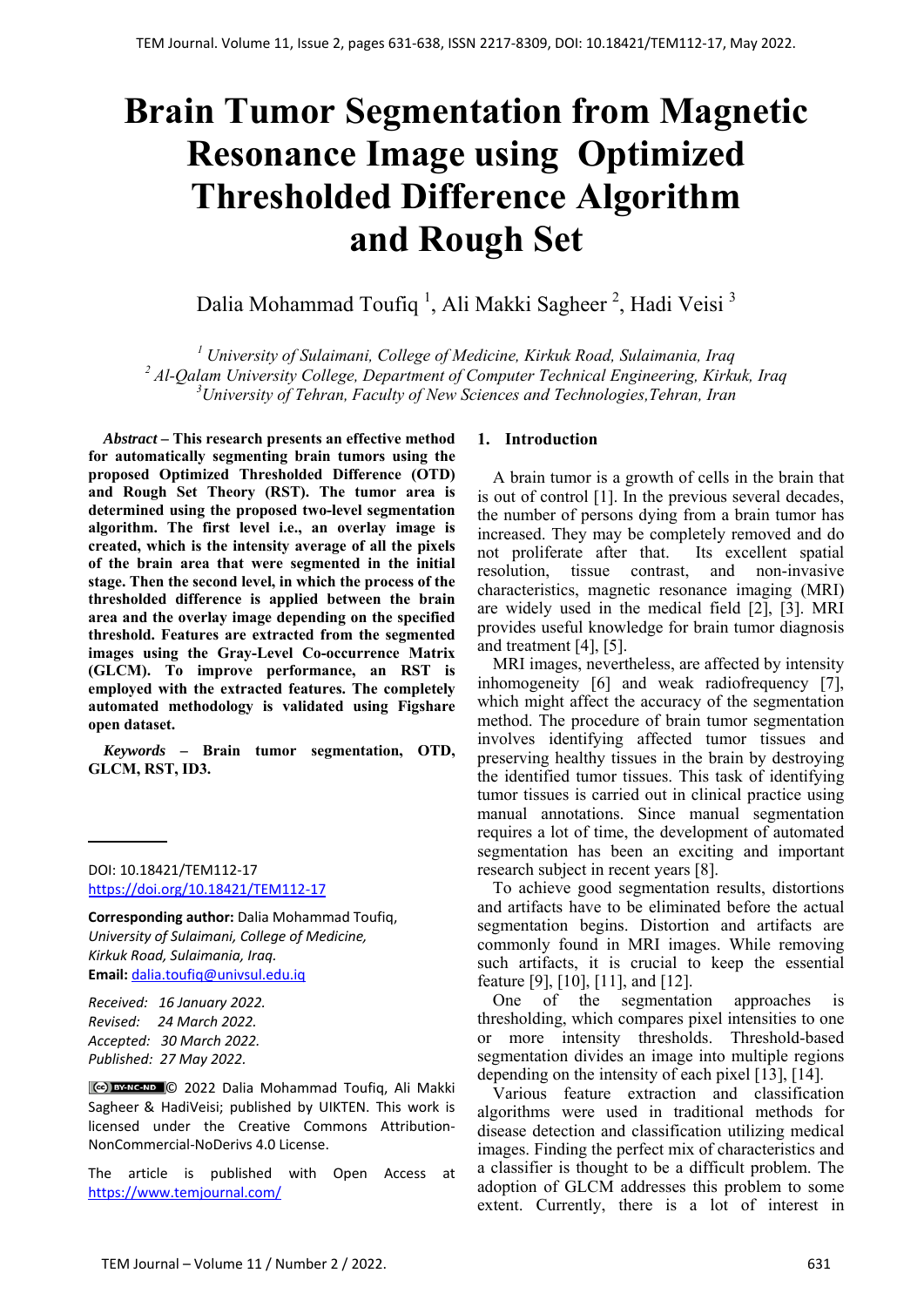employing GLCM to implement Computer Aided Diagnosis systems (CAD) [15], [16].

In the classification process, feature selection is crucial, because it greatly reduces computation time and enhances classification accuracy. The use of rough set theory is to identify subsets of attributes that have the same equivalence relation as the complete attribute which is referred to as reduct [17].

Another critical problem is the classification of a brain tumor depending on its classes. Tumors from distinct types, on the other hand, may have similar appearances. This behavior makes the problem more difficult to solve. [2]. A decision tree is a valuable tool in induction research, and it is mostly utilized for model classification and prediction. So far, the ID3 algorithm is the most extensively used decision tree algorithm [18].

Usually, when dealing with tumor segmentation in a brain tumor dataset, the tumors are an area of higher intensity than the rest of the image, so the segmentation process when using thresholding algorithms is to segment the pixels that have a higher intensity than the rest of the image pixels. On the other hand, it may be the other way around, so the segmentation process when using thresholding algorithms is to segment the pixels that are less sharp than the rest of the image pixels.

The Figshare brain tumor data set [19] that is used in this paper, contains contrast-enhanced images with T1 weighting in which the tumor region is in both of the above cases. As a consequence of the convergence of pixel intensities across all brain regions and the lack of high contrast between background and foreground making use of automatic thresholding for segmentation is unhelpful for such a dataset.

In this paper, an Optimized Thresholded Difference (OTD) algorithm is proposed to solve this problem in the process of segmentation of such a data set. The proposed method generates an overlay image first (a uniform intensity gray image, which is the average intensity of all the pixels of the brain image to be segmented), and then the threshold difference between the brain image and the overlay image is applied to extract the tumor regions.

The remainder of this article is arranged as follows: The second section gives a brief overview of related works; The suggested approach is described in depth in Section 3; Section 4 discusses performance measures and the analysis of experimental results, followed by conclusions in section 5.

# **2. Related Works**

As mentioned, several approaches for segmentation have been proposed such as thresholdbased, K-means clustering, edge-based, and region growing.

Ivan Cabria et al. in [20] proposed a Potential Field Segmentation (PFS) method that combines the segmentation results of PFS with ensemble techniques. The mass of a pixel is considered as its intensity in this technique, and the potential field for each pixel is calculated. The corresponding pixel is seen as the tumor pixel if the potential field is smaller than the adaptive potential threshold.

Elisee Ilunga-Mbuyamba et al. in [21] proposed a Localized Active Contour Model (LACM). Using this approach, the mean intensity distance between regions of interest and background is automatically balanced. This wants to minimize the active contour's attraction to unwanted borders. It also detects the tumor region using the Hierarchical Centroid Shape Descriptor (HCSD).

Umit Ilhan and colleagues proposed segmentation approach that clearly distinguishes cancer-affected tumors [22]. This procedure makes the segmented tumor region more visible to the medical practitioner. It employs a variety of techniques, including morphological operations, image filtering, threshold-based segmentation, and pixel subtraction.

Cheng et al. in [23] published the first and the most important research on the classification of brain tumors into a pituitary tumors, meningioma, and glioma based on the Figshare dataset (2015). To extract the ROI, the researchers used tumor masks from the dataset. The ROI was increased by morphological dilations. The augmented ROI was used to extract characteristics such as the bag of words (BOW), GLCM, and the intensity histogram. Different classifiers were evaluated in the experiments. The best results were obtained using a mix of BOW features and a support vector machine (SVM) classifier, resulting in an overall accuracy of 91.28 %.

Ismael and Abdel-Qader suggested a mix of Gabor and Discrete Wavelet Transform (DWT) and a neural network to achieve an accuracy of 91.90 % utilizing Figshare data for the 3-class tumor classification challenge [24].

Swati et al. in [25] suggested using deep transfer learning to classify brain tumors automatically. According to their results, the design utilizing VGG networks exceeded AlexNet in terms of performance. The network's multiple layers were fine-tuned to achieve a classification accuracy of 94.8 %.

Deepak, S., and Ameer, P. M. in [26] propose a technique for classifying medical images using a mix of convolutional neural network (CNN) features and support vector machine (SVM). The completely automated methodology is validated the Figshare open dataset. A five-fold cross-validation procedure was used to review and validate the integrated system. The average classification accuracy of the proposed model was 95.82 %.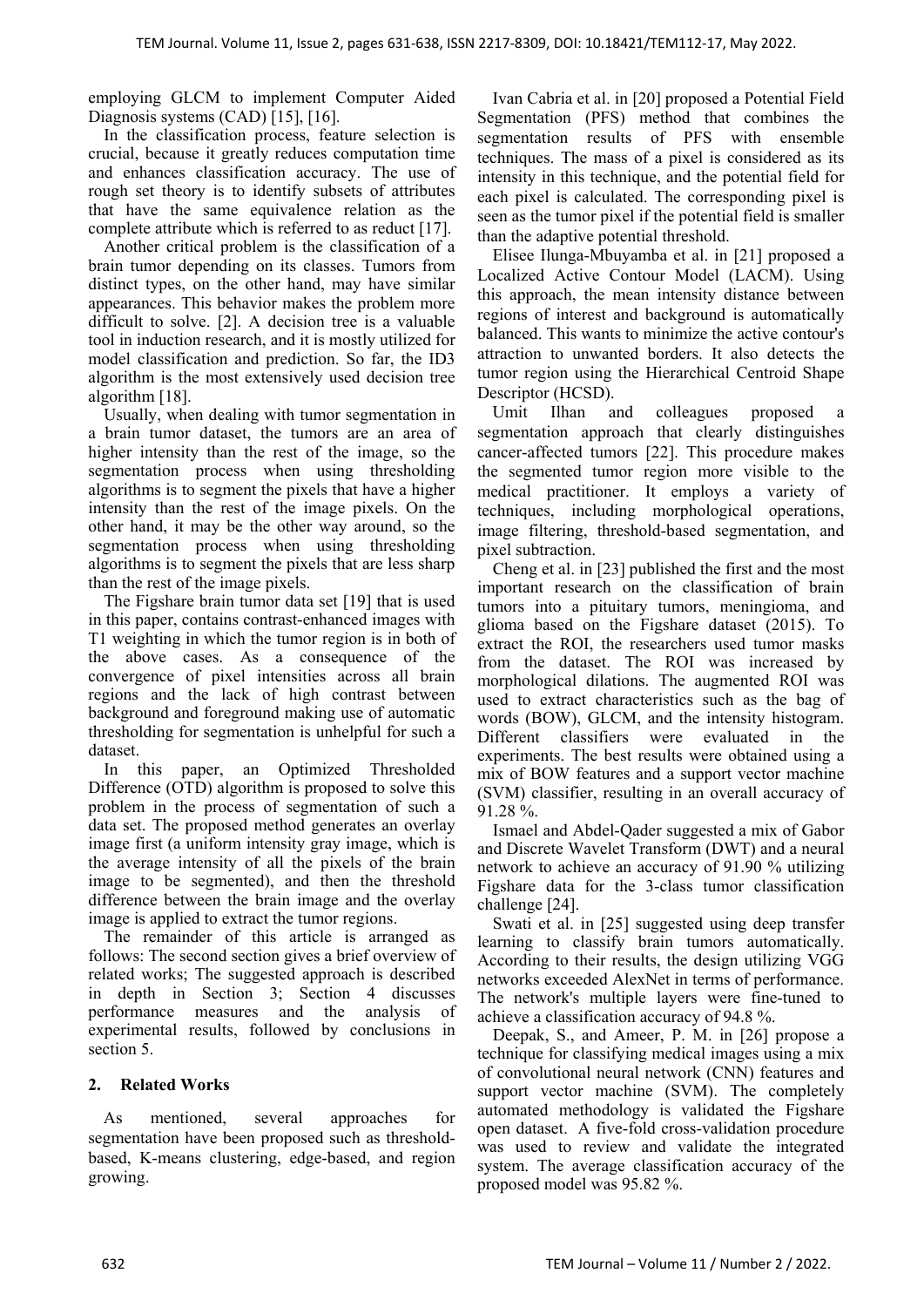#### **3. The Proposed Model**

The proposed brain tumor segmentation can be defined in six steps. The process is as follows: Preprocessing, Skull identification and brain region segmentation, Tumor segmentation, Feature extraction, Feature selection (RST), and Classification.

As seen in Figure 1, the first stage is the preprocessing stage. The second and third stage is skull identification and brain region segmentation. To improve the segmentation process, it has been proposed to segment the brain region and separate the skull from it due to its closeness to the intensity

of the affected areas in the MRI images. The proposed OTD method was utilized for the segmentation of the affected part from the brain region image.

The Gray Level Co-occurrence Matrix (GLCM) approach is utilized in the fourth step to extract features. The selection of features is the next step. From the features retrieved, the RST approach is suggested for selecting the most relevant features. Finally, the classifier is used to classify the type of tumor as Meningioma, Glioblastoma, and Pituitary gland using the ID3 machine learning mechanism. The details of the method are given in the next sections.



*Figure 1. Block diagram of the proposed MRI segmentation model* 

#### *3.1.Pre-processing*

Background minimization tries to reduce nontumorous region information while preserving tumorspecific features. Here, the background is removed and the brain region is selected using two levels of operations: the first is to determine the starting points for the brain region of the four sides of the image (top, bottom, right, and left). In the second step, the area between the extracted points is truncated and used for the segmentation process.

## *3.2.Skull Identification and Brain Region Segmentation*

Thresholding is a segmentation technique that compares the intensity of a pixel to one or more intensity thresholds. Regarding brain MRI image processing, when using segmentation methods that rely on thresholding methods, the skull bone presents a major challenge in this case. Moreover, it greatly affects the quality of the segmentation process because it has a high intensity comparable to the intensity of the tumor areas in the gray images. Therefore, a method was proposed to remove the bones of the skull and extract the brain region only to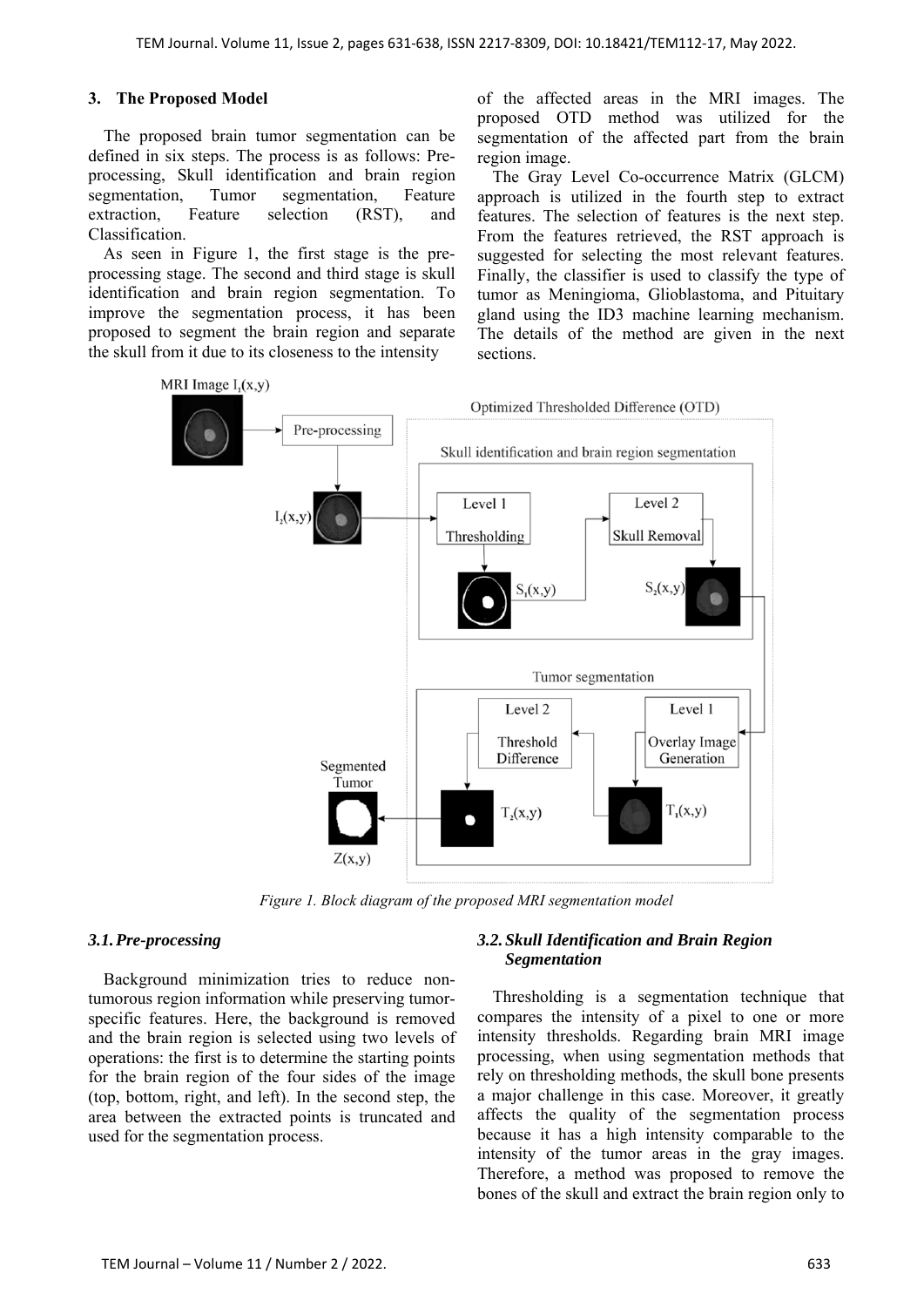obtain a brain region that does not contain the bones of the skull, so as not to affect later in the process of tumor segmentation.

The proposed removal method consists of two levels:

- The first is the use of the threshold algorithm on an MRI image that results in a binary image (black and white) containing the bones of the skull and some areas affected by the process of applying the threshold. Then, a completed ring is built, which represents the skull ring, depending on the fragmented skull bone areas in the previous step.
- Second, emptying the contents of the resulting ring (in this step we ensure that the process of neglecting the bones of the skull is not accompanied by any neglect of the tumor areas in the brain). The resulting skull ring is adopted as a mask to be applied to the original brain image, in which the areas corresponding to the extracted ring are neglected, and any areas in the original image outside the extracted ring are neglected, and only the area confined in the original image is left inside the extracted ring, which represents the brain region.

## *3.3.Tumor Segmentation*

The proposed Optimized Thresholded Difference OTD algorithm consists of two levels of operation.

In the first level, the brain image resulting from the previous stage is used, where an overlay image is generated, which is a gray image with one intensity, which is the intensity average of all pixels in the brain image. This image is used as an overlay image for the threshold difference process in the second level of the tumor segmentation process.

In the second level, the threshold difference process is applied between the previously segmented brain image and the resulting overlay image from the previous (first) level of the segmentation process. There are several segmented regions in OTD's segmented output. The correct border can be determined by selecting the region with the greatest area. As a result, all regions' perimeters are evaluated, and the region with the largest area is selected as the accurate region.

# *3.4.Feature Extraction*

The GLCM [27] approach was used to extract features from segmented images. It extracts statistical features by evaluating the relationship between *i* and *j* pixels [28]. A set of eight textural features [29], [27] that extracted from each co-occurrence gray level matrix are presented in this paper:

Entropy:

$$
Entropy = \sum_{i}^{M} \sum_{j}^{N} S_{Img}(i, j) \log(S_{Img}(i, j))
$$
  
in which  $S_{Img}(i, j)$  is a segmented image. (1)

$$
\begin{aligned}\n\text{Energy:} \\
\text{Energy:} \\
\text{Energy:} \\
\text{Energy:} \\
\text{Energy:} \\
\text{Energy:} \\
\text{Energy:} \\
\text{Energy:} \\
\text{Energy:} \\
\text{Energy:} \\
\text{Energy:} \\
\text{Energy:} \\
\text{Energy:} \\
\text{Energy:} \\
\text{D:} \\
\text{D:} \\
\text{D:} \\
\text{D:} \\
\text{D:} \\
\text{D:} \\
\text{D:} \\
\text{D:} \\
\text{D:} \\
\text{D:} \\
\text{D:} \\
\text{D:} \\
\text{D:} \\
\text{D:} \\
\text{D:} \\
\text{D:} \\
\text{D:} \\
\text{D:} \\
\text{D:} \\
\text{D:} \\
\text{D:} \\
\text{D:} \\
\text{D:} \\
\text{D:} \\
\text{D:} \\
\text{D:} \\
\text{D:} \\
\text{D:} \\
\text{D:} \\
\text{D:} \\
\text{D:} \\
\text{D:} \\
\text{D:} \\
\text{D:} \\
\text{D:} \\
\text{D:} \\
\text{D:} \\
\text{D:} \\
\text{D:} \\
\text{D:} \\
\text{D:} \\
\text{D:} \\
\text{D:} \\
\text{D:} \\
\text{D:} \\
\text{D:} \\
\text{D:} \\
\text{D:} \\
\text{D:} \\
\text{D:} \\
\text{D:} \\
\text{D:} \\
\text{D:} \\
\text{D:} \\
\text{D:} \\
\text{D:} \\
\text{D:} \\
\text{D:} \\
\text{D:} \\
\text{D:} \\
\text{D:} \\
\text{D:} \\
\text{D:} \\
\text{D:} \\
\text{D:} \\
\text{D:} \\
\text{D:} \\
\text{D:} \\
\text{D:} \\
\text{D:} \\
\text{D:} \\
\text{D:} \\
\text{D:} \\
\text{D:} \\
\text{D:} \\
\text{D:} \\
\text{D:} \\
\text{D:} \\
\text{D:} \\
\text{D:} \\
\text{D:} \\
\text{D:} \\
\text{D:} \\
\text{D:} \\
\text{D:} \\
\text{D:} \\
\text{D:} \\
\text{D:} \\
\text{D:} \\
\text{D:} \\
\text{D:} \\
\text{D:} \\
\text{D:} \\
\text{D:
$$

- Contrast Contrast =  $\sum_{i}^{M} \sum_{j}^{N} |i-j|^2 S_{Img}(i,j)$  (3)
- Correlation

$$
Correlation = \frac{\sum_{i}^{M} \sum_{j}^{N} (i - \mu_{i}) (j - \mu_{j})}{\sigma_{i} \sigma_{j}}
$$
(4)

The mean and variance are defined by  $\mu$  and  $\sigma$ respectively.

Homogeneity (Inverse Difference Moment)

$$
Homogeneity = \sum_{i=1}^{M} \sum_{j=1}^{N} \frac{1}{1 + (i-j)^2} S_{Img}(i,j) \tag{5}
$$

Variance

$$
Variance = \sum_{i}^{M} \sum_{j}^{N} (i - j)^2 S_{img}(i, j)
$$
 (6)

Inverse Difference Moment (IDM):

$$
IDM = \sum_{i,j}^{M,N} \frac{S_{img}(i,j)}{1 + |i - j|}
$$
 (7)

Sum of Square Variance

Sumof SquareV ariance =  $\sum_{i=1}^{M} \sum_{j=1}^{N} |i - \mu|^2 S_{Img}(i, j))$  (8)

#### *3.5.Feature Selection*

Feature selection has been used to decrease the time of prediction and ignore the features that lead to a false prediction. In data analysis, feature selection utilizing rough set theory is widely used [30]. The rough set theory is utilized to select features in this research.

*Information System Table*: It can be presented as IST =  $(U, At U C)$  where U is a finite set of objects, Att is a set of an attribute, and  $C$  is the decision (class label) [31].

*Indiscernibility Relation (IND (B))*: It is an equivalence relation. Let  $\alpha \in At$ ,  $B \subseteq At$ ; indiscernibility relation is defined as:

IND (B) = {
$$
(x, y) \in U \times U
$$
:  $\forall a \in B, a(x) = a(y)$ } (9)

Upper approximation of a collection M  $(\overline{R}$  (M)) contains all information system table objects that may belong to class M.

The lower approximation of set N  $(R(N))$  is the collection of information system table objects that belong to class M.

Positive region refers to the collection of all objects that belong to the lower approximation  $(Pos(N)).$ 

The boundary region refers to the difference between the upper and lower approximation sets  $(Bnd(M)).$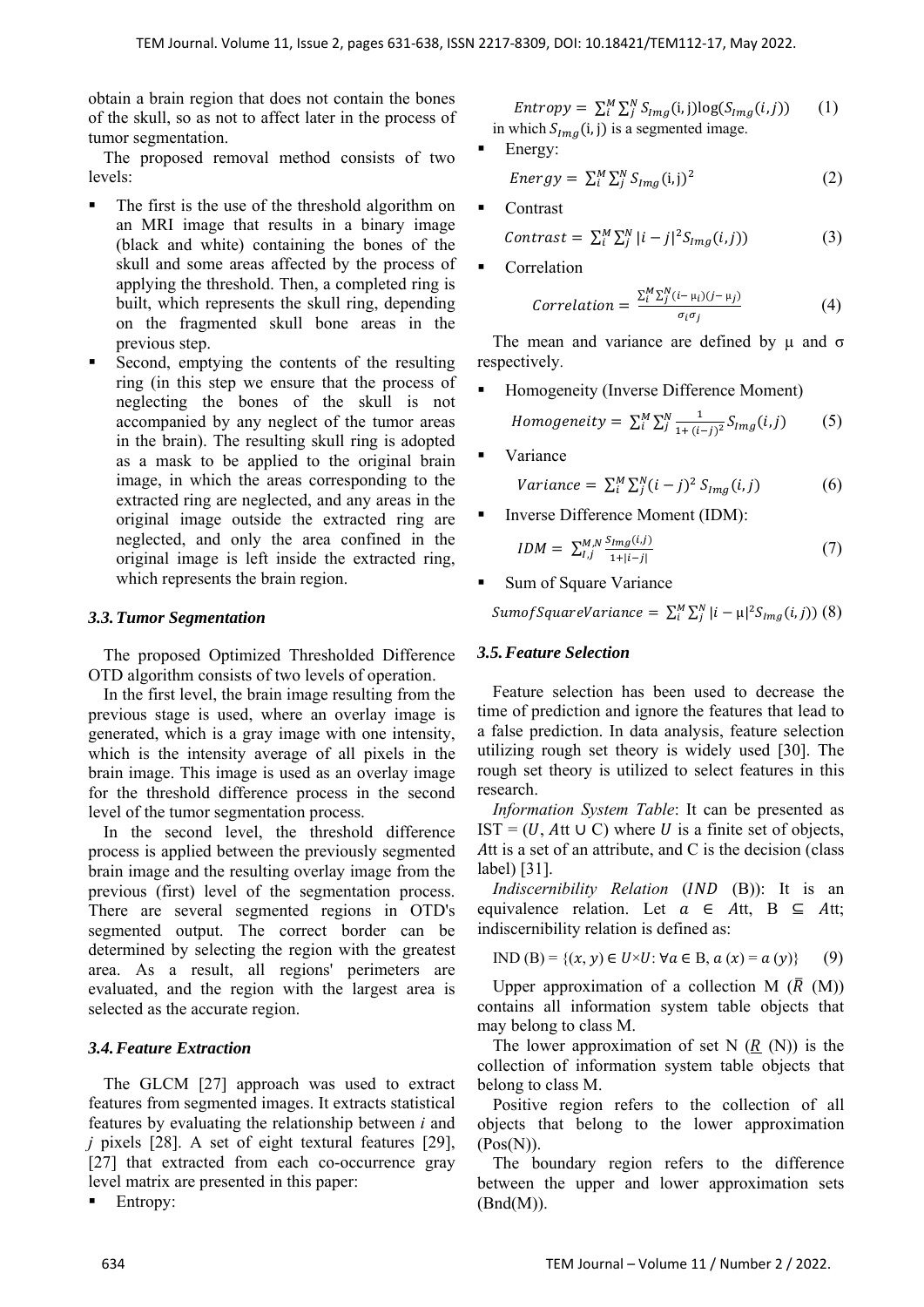Equations  $(10-13)$  show the mathematical formula for  $(\overline{R} (M)), (\underline{R} (N)), (Bnd(M)),$  and  $(Pos_R(N))$ :

$$
\overline{R}(N) = \{x \in U: R(X) \cap x \neq \emptyset\}
$$
 (10)

$$
R(N) = \{x \in U : R(X) \subseteq x\}
$$
 (11)

$$
Bnd(N) = \overline{R}(N) - R(N)
$$
 (12)

$$
Pos(N) = U_{\frac{U}{X \in \frac{U}{IND(B)}}} R(N)
$$
 (13)

The reduct (Red (R)) is the smallest subset of attributes with the same characteristic as the entire attribute. The overpass of the attributes of reducts is called core  $(C)$ . The overall number of least subsets of features  $(S)$  contending for the reducts becomes

$$
S = 2^n - 2 \tag{14}
$$

in which  $n$  stands for the total number of attributes. The number of the least subset of attributes produced for every number of attributes  $(S_i)$  can be calculated by the rule of combination  $(C)$ . It becomes

$$
S_i = C_{n_i}^N \tag{15}
$$

where  $ni =$  the number of attributes in the minimal subset.

The following are the processes of choosing the reduct.

*Step 1:* Find upper approximation of each class utilizing (10);

*Step 2:* Find a lower approximation of each class by utilizing (11);

*Step 3:* Compute the positive region of the universe by utilizing (13);

*Step 4:* Using (14) and (15), determine the number of minimum subsets of attributes;

*Step 5:* Find indiscernibility of each subset of attributes of a positive region utilizing (9);

*Step 6:* Compare the indiscernibility of each subset to the attribute's overall indiscernibility;

*Step 7:* Then choose equivalent indiscernibility as reduct.

#### *3.6.Classification*

ID3 is a top-down greedy approach to building a decision tree. It was invented by Ross Quinlan. In simple terms, the top-down strategy indicates that we build the tree from the top-down, whereas the greedy approach means that we choose the best feature at the moment to produce a node at each iteration [32].

Testing and evaluation of the proposed model are followed by fivefold cross-validation procedure. The ID3 model has been trained using the features chosen from the training images, as well as their class labels. The trained ID3 is then given the features derived from testing images. The predicted classes for the testing data are obtained as output from the ID3. The performance of the classifier is assessed by comparing predicted classes with true class labels.

#### **4. Experimental Results**

This section contains a comparison of results as well as a discussion. The classifier's performance is assessed and compared to that of related works.

The experimental results for the proposed segmentation method are shown in this section. The data comes from a T1-weighted contrast-enhanced image Figshare database with 233 patient images [19]. As indicated in Table 1, images with an axial view were used in this research with three types of brain tumors: meningioma, glioma, and pituitary tumor.

*Table 1. Description of figshare dataset* 

| <b>Type</b>     | No of slices |
|-----------------|--------------|
| Meningioma      |              |
| Glioma          | 105          |
| Pituitary tumor |              |

Figure 2 shows the output images obtained during preprocessing (background elimination), Skull identification and brain region segmentation (level 1 and level 2), and Tumor segmentation (level 1 and level 2).

# *4.1.Comparison with Related Works in Terms of Accuracy*

Accuracy is expressed as a proportion of true predictions generated by the classifier using Eq (16). All previous work on this specific classification challenge is compared to the proposed method. There are two reasons why classification accuracy is employed as a comparative statistic. In the beginning, it is the standard measure utilized in all related research. Second, the same dataset is used to evaluate the related research. Table 2 summarizes the proposed model performances and gives a performance comparison.

$$
Accuracy = (TP + TN)/(TP + TN + FP + FN)
$$
 (16)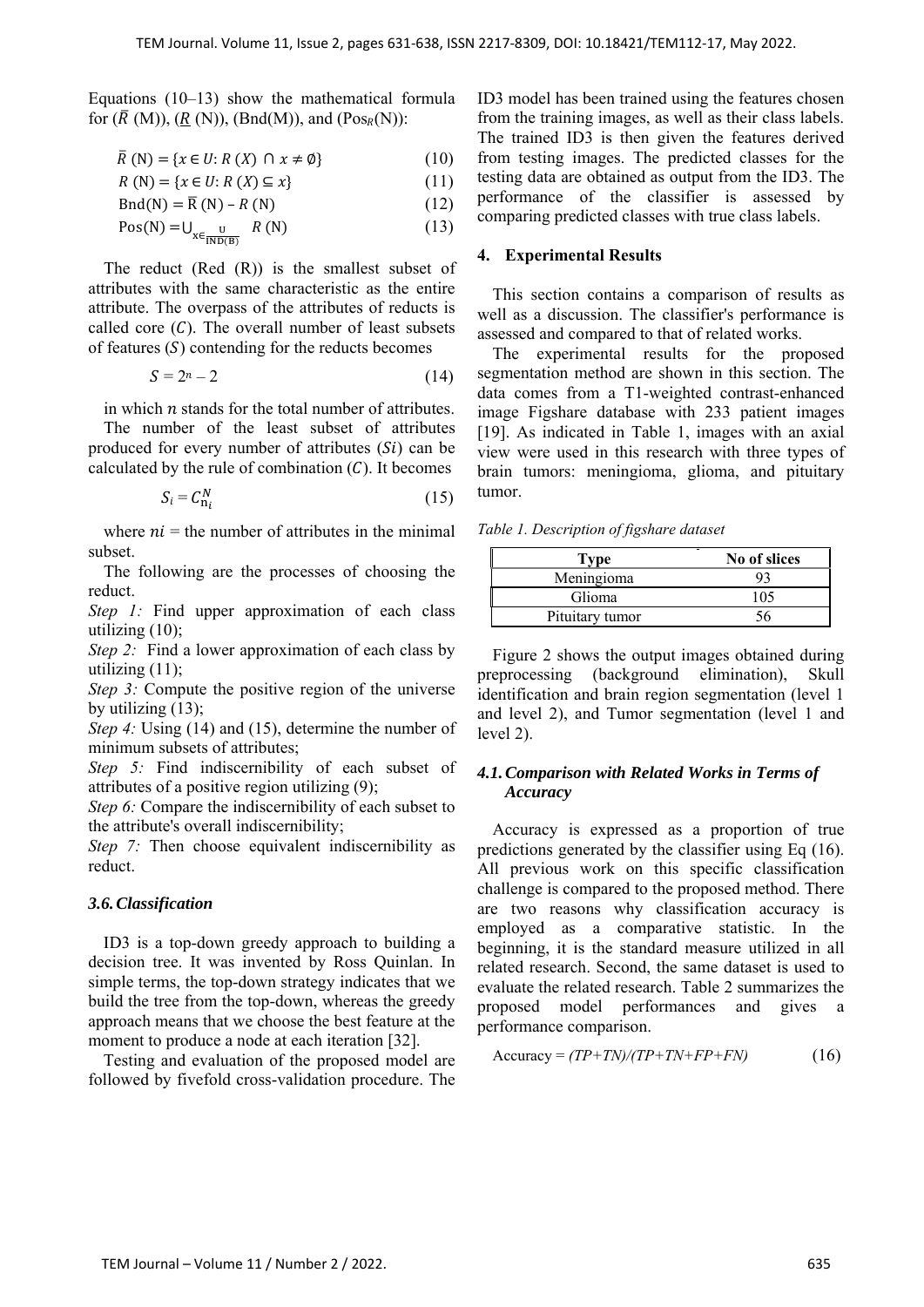

*Figure 2. Segmentation of tumor regions outputs: a) Original image, b) Pre-processing, c) Thresholding, d) Skull removal, e) Overlay image generation, f) threshold difference, g) Segmented tumor*

*Table 2. comparison table of the proposed model with other works* 

| Work         | <b>Dataset</b> | <b>Techniques</b> | Accuracy (%) |
|--------------|----------------|-------------------|--------------|
| [24] 2018    | Figshare       | DWT, Gabor, NN    | 91.90        |
| [33] 2018    | Figshare       | CNN, ELM          | 93.68        |
| $[25]$ 2019  | Figshare       | CNN(TL)           | 94.80        |
| [34] 2019    | Figshare       | DCNN, KNN         | 98.0         |
| [26] 2020    | Figshare       | CNN, SVM          | 95.82        |
| The proposed | Figshare       | GLCM, ID3         | 98.9         |

#### *4.2.Other Performance Metrics*

Since the data set for the category samples is unbalanced, we use a confusion matrix to evaluate the results. The confusion matrix obtained for the experiment is shown in Table 3.

For each class, the following key evaluation metrics are produced using the confusion matrix. For any class (A), Precision (A) is the proportion of samples identified as A that genuinely belong to A. The proportion of actual samples of A that are correctly identified as A is known as recall (A), also known as a classifier's sensitivity. The proportion of non-members of A that are accurately recognized is

known as specificity (A). The following are the formulas for calculating the metrics:

| Precision = $TP/(TP+FP)$            | (17) |
|-------------------------------------|------|
| Recall (Sensitivity) = $TP/(TP+FN)$ | (18) |
|                                     | .    |

Specificity =  $TN/(TN+FP)$  (19)

Table 4 shows the performance measures for each tumor class. The proposed model is exceptional in terms of specificity across all classes, because it shows the proportion of samples free of a specific tumor class, specificity is an essential statistic in disease categorization. In terms of precision and recall, the classifier is a high-performance model.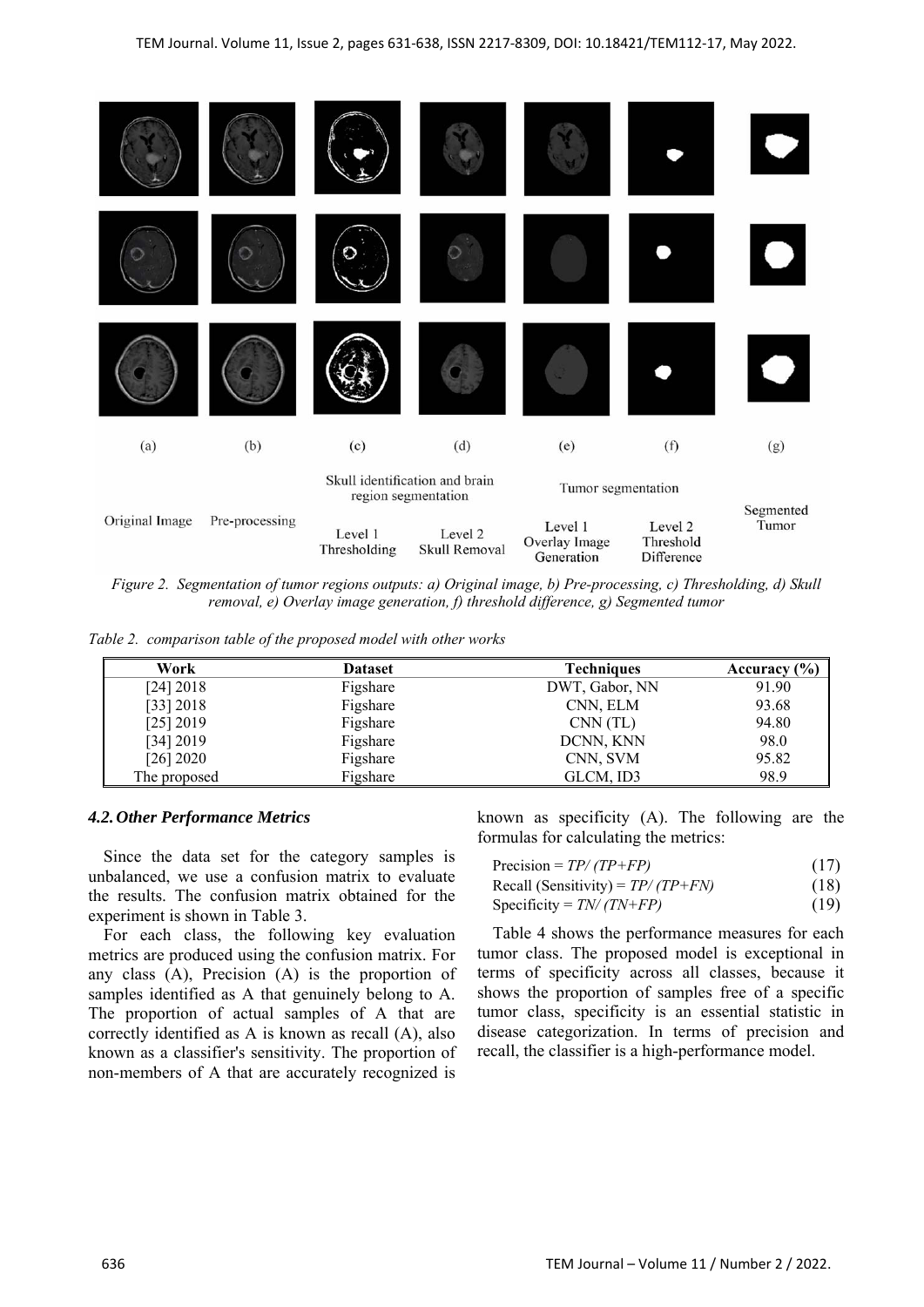|  |  |  | Table 3. Confusion matrix of the achieved results |  |
|--|--|--|---------------------------------------------------|--|
|--|--|--|---------------------------------------------------|--|

| <b>Actual class</b>    |   |  |     |               |
|------------------------|---|--|-----|---------------|
| <b>Predicted class</b> |   |  |     |               |
|                        | Μ |  |     | M: Meningioma |
|                        |   |  | 103 | G: Glioma     |
|                        |   |  |     | P: Pituitary  |

| Table 4. Performance measures for the proposed method |  |  |  |
|-------------------------------------------------------|--|--|--|
|-------------------------------------------------------|--|--|--|

| Category        | Precision $(\% )$ | Recall $(\% )$ | Specificity $(\% )$ |
|-----------------|-------------------|----------------|---------------------|
| Meningioma      | 98.9              | 98.9           | 99.4                |
| Glioma          | 99.0              | 99.0           | 99.3                |
| Pituitary tumor | 98.2              | 98.2           | 99.5                |

## **5. Conclusions**

This paper is primarily focused on proposing an optimized algorithm for brain tumor segmentation. The proposed Optimized Thresholded Difference (OTD) method consists of two stages, and the first stage is the skull identification and brain region segmentation to improve the segmentation process. It has been proposed to segment the brain region and separate the skull from it due to its closeness to the intensity of the affected areas in the MRI images. The second stage is utilized for the tumor segmentation from the brain region image in two levels; in the first level an overlay image is generated, and then the threshold difference process is applied between the segmented brain image and the overlay image. A set of 8 textural features was obtained from GLCM. Then RST has been used to ignore the features that lead to a false prediction. Finally, ID3 is utilized to perform the classification. In terms of accuracy, precision, recall (specificity), and sensitivity, experimental results demonstrate that the proposed algorithm exceeds the reference approaches.

# **References**

- [1]. Gordillo, N., Montseny, E., & Sobrevilla, P. (2013). State of the art survey on MRI brain tumor segmentation. *Magnetic resonance imaging*, *31*(8), 1426-1438.
- [2]. Tiwari, A., Srivastava, S., & Pant, M. (2020). Brain tumor segmentation and classification from magnetic resonance images: Review of selected methods from 2014 to 2019. *Pattern Recognition Letters*, *131*, 244- 260.
- [3]. Maruthamuthu, A. (2020). Brain tumour segmentation from MRI using superpixels based spectral clustering. *Journal of King Saud University-Computer and Information Sciences*, *32*(10), 1182-1193.
- [4]. Bauer, S., Wiest, R., Nolte, L. P., & Reyes, M. (2013). A survey of MRI-based medical image analysis for brain tumor studies. *Physics in Medicine & Biology*, *58*(13), R97.
- [5]. Li, Y., Jia, F., & Qin, J. (2016). Brain tumor segmentation from multimodal magnetic resonance images via sparse representation. *Artificial intelligence in medicine*, *73*, 1-13.
- [6]. Sun, X., Shi, L., Luo, Y., Yang, W., Li, H., Liang, P., ... & Wang, D. (2015). Histogram-based normalization technique on human brain magnetic resonance images from different acquisitions. *Biomedical engineering online*, *14*(1), 1- 17.
- [7]. Mohan, G., & Subashini, M. M. (2018). MRI based medical image analysis: Survey on brain tumor grade classification. *Biomedical Signal Processing and Control*, *39*, 139-161.
- [8]. Naz, S., & Hameed, I. A. (2017, October). Automated techniques for brain tumor segmentation and detection: A review study. In *2017 International Conference on Behavioral, Economic, Socio-cultural Computing (BESC)* (pp. 1-6). IEEE.
- [9]. Balasubramanian, G., Chilambuchelvan, A., Vijayan, S., & Gowrison, G. (2016). Probabilistic decision based filter to remove impulse noise using patch else trimmed median. *AEU-International Journal Electronics and Communications*, *70*(4), 471-481.
- [10]. Çalişkan, A., & Çevik, U. (2018). An efficient noisy pixels detection model for CT images using extreme learning machines. *Tehnički vjesnik*, *25*(3), 679-686.
- [11]. Chen, Q. Q., Hung, M. H., & Zou, F. (2017). Effective and adaptive algorithm for pepper-and-salt noise removal. *IET Image Processing*, *11*(9), 709-716.
- [12]. Gonzalez-Hidalgo, M., Massanet, S., Mir, A., & Ruiz-Aguilera, D. (2018). Improving salt and pepper noise removal using a fuzzy mathematical morphology-based filter. *Applied Soft Computing*, *63*, 167-180.
- [13]. Siddiqui, F. U., & Yahya, A. (2022). Introduction to Image Segmentation and Clustering. In *Clustering Techniques for Image Segmentation* (pp. 1-34). Springer, Cham.
- [14]. Udupa, P., & Vishwakarma, S. (2016). A survey of MRI segmentation techniques for brain tumor studies. *Bonfring International Journal of Advances in Image Processing*, *6*(3), 22-27.
- [15]. Myronenko, A. (2018, September). 3D MRI brain tumor segmentation using autoencoder regularization. In *International MICCAI Brainlesion Workshop* (pp. 311-320). Springer, Cham.